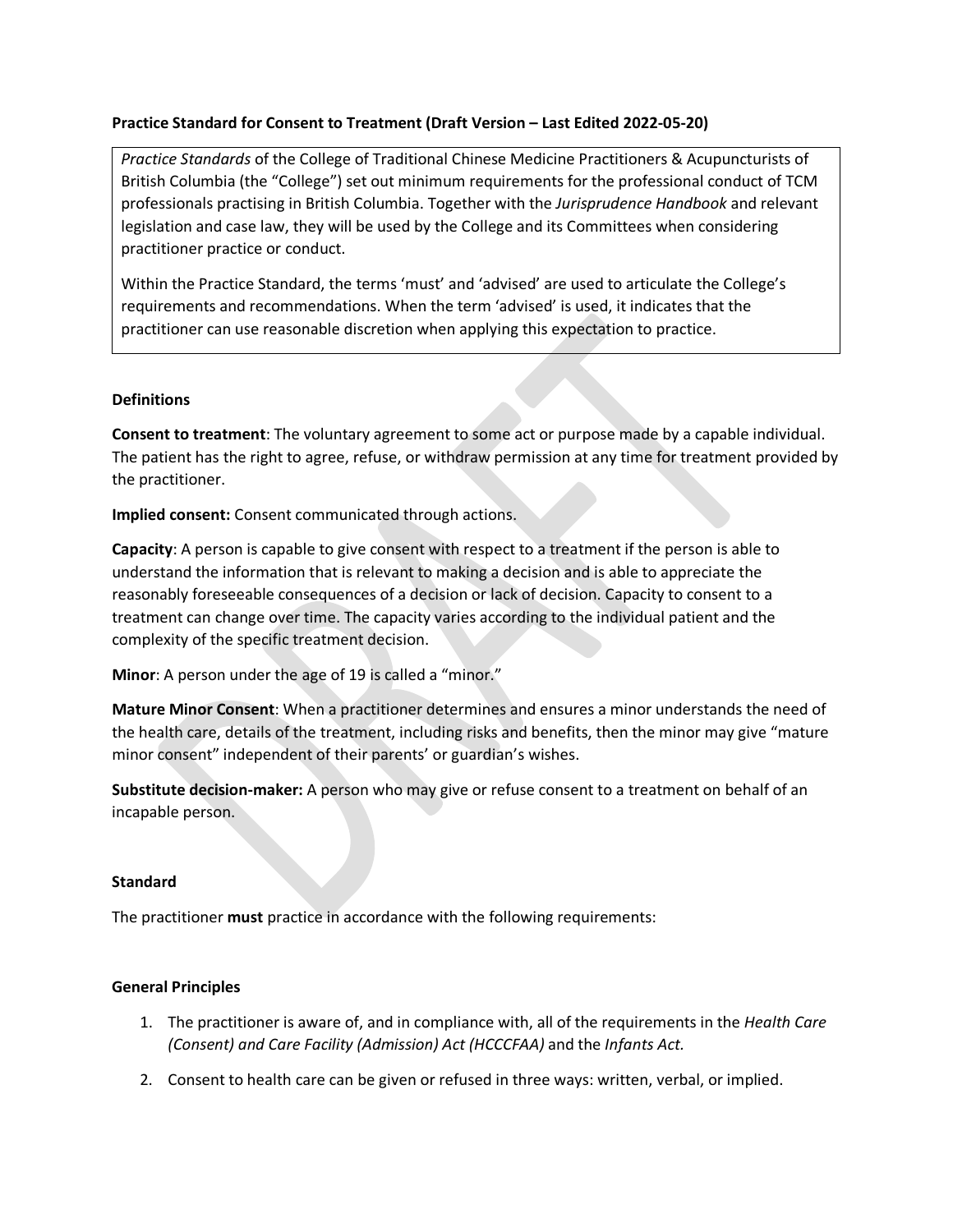- 3. The practitioner obtains a valid consent before a treatment is provided. That consent is specific and must not be assumed based on consents given either previously or broadly.
- 4. The patient has the right to refuse or withdraw treatment consent, and the practitioner respects the patient's decision to choose what to consent to and what to refuse.
- 5. As part of ongoing communication with a patient, the practitioner checks with the patient to reconfirm consent when there are any signs that the patient's understanding of or wish to receive a treatment has changed. The practitioner adjusts the communication approach for each patient to ensure that the information and explanations are clearly understood by the patient.

#### **Determining Capacity to Give Consent**

- 6. When obtaining consent for treatment, the practitioner ensures that the patient is capable of giving consent.
- 7. If the patient displays that they may not be capable of giving informed consent, the practitioner determines whether the patient demonstrates sufficient understanding of the information provided and decides whether the patient has the capacity to give consent or not.

## Incapable Patients and Substitute Decision-Making

- 8. Where a patient is incapable of giving informed consent to treatment, the practitioner, where possible, informs the incapable patient that a substitute decision-maker will assist them in understanding the proposed treatment and that the substitute decision-maker will be responsible for the final decision. When appropriate, the practitioner needs to involve the incapable patient, to the extent possible, in discussions with the substitute decision-maker. A substitute decision-maker must be chosen according to the priority and qualification specified in section 16 of the *Health Care (Consent) and Care Facility (Admission) Act*.
- 9. The practitioner keeps the substitute decision-maker's name and contact information in the patient's medical file.

#### Minors

- 10. If a minor is capable of giving informed consent with respect to treatment, the practitioner accepts a mature minor consent from the minor directly without obtaining consent from the minor's parent or guardian.
- 11. The test for capacity to consent to a treatment is not age-dependent and, as such, the practitioner makes a determination of capacity for a minor just as the practitioner would for an adult when accepting a mature minor consent.

#### **Obtaining and Documenting Consent**

12. For consent to be valid, the practitioner ensures that: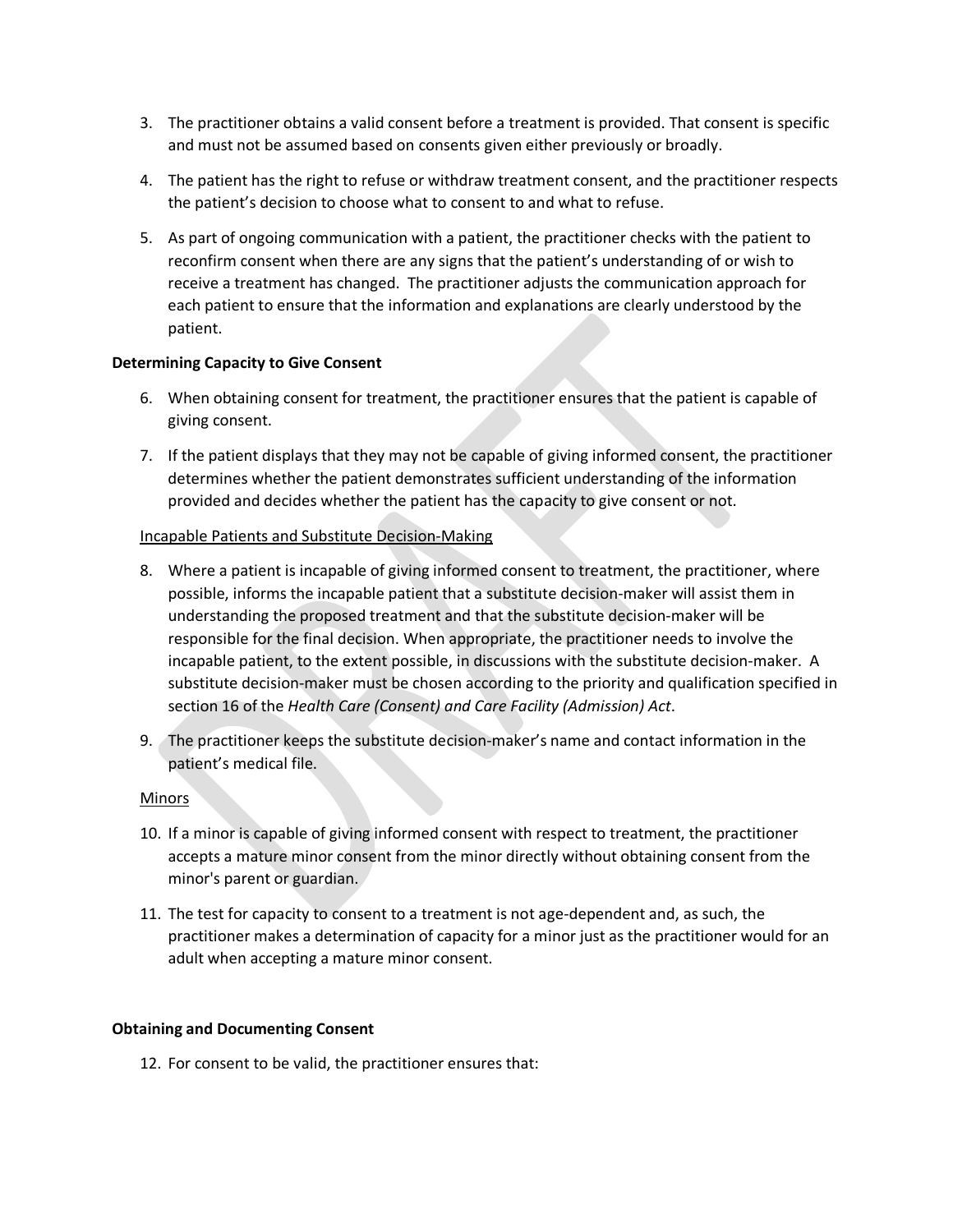- a. The consent is directly obtained from the patient, if the patient is capable with respect to treatment; or consent is obtained from the patient's substitute decision-maker, if the patient is incapable to consent with respect to treatment.
- b. The consent is informed and includes the following elements:
	- Nature of the assessment or treatment
	- Who will be performing the assessment, treatment, or procedure
	- Rationale for the treatment
	- Potential risks and benefits of the assessment, treatment, or procedure
	- Alternatives to the assessment, treatment, or procedure
	- Patient's right to refuse or withdraw consent
	- Consequences of not having the assessment, treatment, or procedure
	- Patient's right to ask questions and receive answers about the assessment, treatment, or procedure.
- c. The consent is given voluntarily, without coercion, fraud, or misrepresentation.
- d. The consent relates to the specific assessment, treatment, or procedure being proposed.
- e. The practitioner discusses consent with the patient or the substitute decision-maker (as the case may be) when providing the information specified in section 12(b), ensures the information provided is understood, and takes reasonable steps to facilitate comprehension of the information provided.
- 13. The practitioner documents the receipt, refusal, or withdrawal of consent for treatment.
- 14. If there is a change to the treatment plan, or a new procedure is introduced that is not covered by the previous consent, the practitioner needs to obtain consent for the new treatment.
- 15. The practitioner documents any concerns raised during the consent process and actions taken to address them (e.g., a patient is determined to be incapable of providing consent and an authorized substitute decision-maker is identified).
- 16. The practitioner documents the rationale and decision when a mature minor consent is accepted.

#### **Practice Advice**

It is advised that the practitioner communicate in a manner appropriate to the patient's culture, language, and personal preferences. For example, the practitioner can use plain language, ageappropriate terminology, and qualified interpreters (if appropriate), so that the patient has an adequate understanding in order to make their own decision to give an informed consent.

If a written consent form is used, the patient's name, signature and date of signing can be included in the record, in addition to the elements of consent outlined in section 12(b).